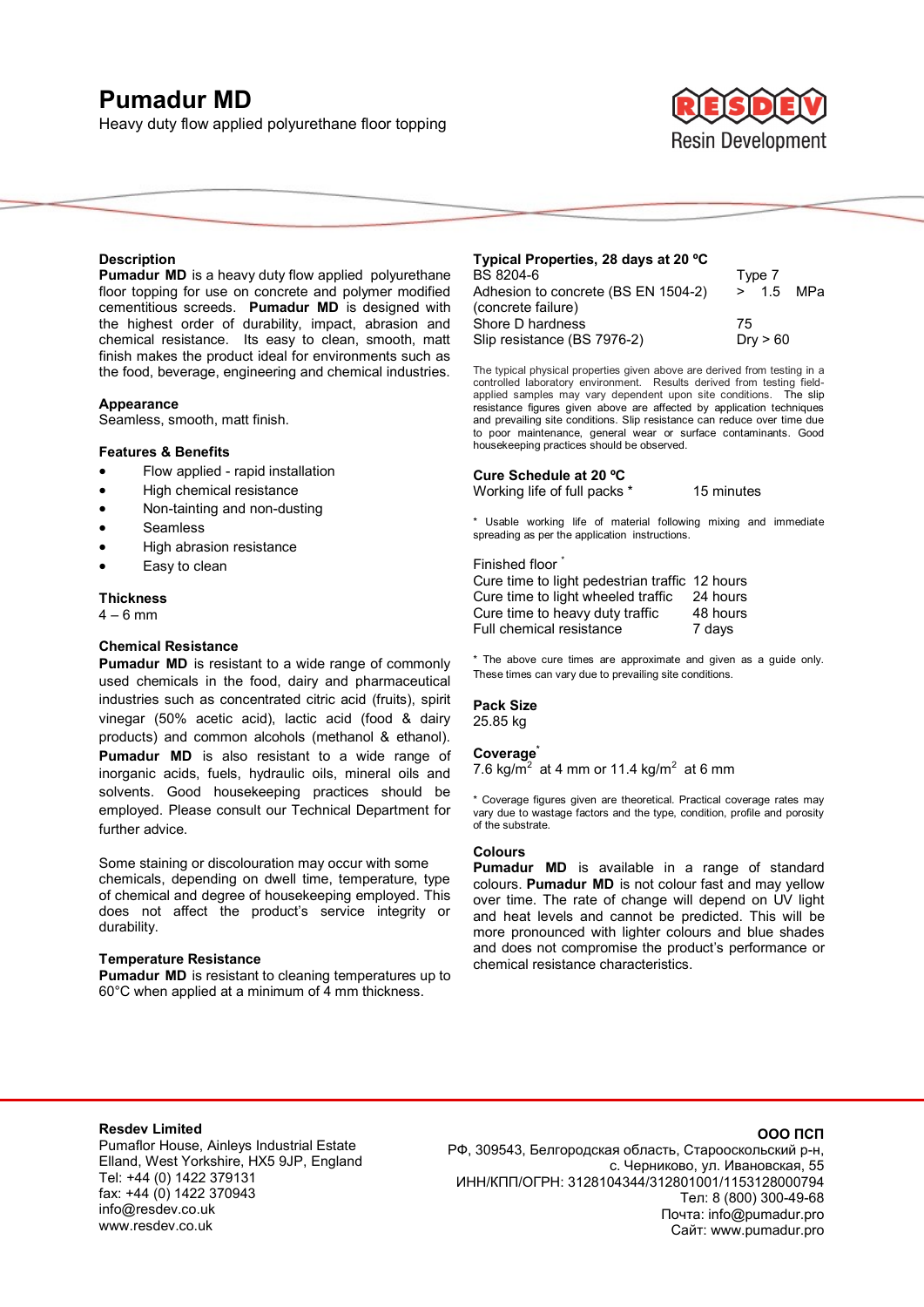#### **Application Conditions**

Ideal ambient and substrate temperature range is 15 25 ºC. Localised heating or cooling equipment may be required outside this range to achieve ideal temperature conditions. The aggregate can be stored in a cool area (or warm area in the case of low ambient temperature) in order to control product temperature and working life. The substrate and uncured floor must be kept at least 3 ºC above the dew point to reduce the risk of condensation or blooming on the surface, from before priming to at least 48 hours after application.

#### **Surface Preparation**

Inadequate preparation will lead to loss of adhesion and failure. In flow applied systems there is a tendency for the finish to mirror imperfections in the substrate. Grinding, or light vacuum-contained shot-blasting is therefore preferred over planing for these systems. Percussive scabbling or acid etching is not recommended. The substrate should be finished to a surface regularity when tested according to BS 8204-1 of class SR1 otherwise a scratch coat will be required.

Anchorage grooves should be cut to a width and depth of twice the thickness of the floor finish up to a maximum of 10 mm at the edges, bay joints, up-stands, drains, doorways and at regular points across the floor, and all debris removed. Refer to the **Resdev Guide to Surface Preparation** for further information.

## **Application Instructions**

Priming

#### **(i) Where the concrete substrate has a relative humidity of** <**75%**

Priming should be carried out using **Pumadur Primer** taking particular care to prime but not fill the anchor grooves (see separate data sheet). Spread onto the substrate and roll with a short-haired roller to ensure even coverage until the surface is completely wetted out, taking care to avoid pooling. Apply around the edges of and into anchorage grooves by brush, to allow even spreading and avoid pooling. If, when cured, there are dry patches, a further primer coat is required. Allow to cure for a minimum 12 hours at 20 ºC. If the primer has been left to cure for >48 hours then the primer surface should be mechanically abraded and the area re-primed. Failure to do so may result in pin-holing of the surface topping.

## **(ii) Where the concrete substrate has a relative humidity of >75%**

**Pumadur MD** can be applied to 7 day old concrete which is visibly dry and having a minimum tensile strength (pull-off) of 1.5 MPa. All of the usual stringent surface preparation techniques should be employed. For concrete bases in contact with the ground, a damp proof membrane should have been incorporated into the slab design, in accordance with the requirements of CP102 (Code of Practice for Protection of Buildings Against Water from the Ground). **Pumadur SL** should be applied as a scratch coat at 1 mm nominal thickness to prime and seal the surface. If pin-holes are evident in the scratch coat indicating that air is rising from the substrate, remedial action should be taken. Allow to cure for a minimum 12 hours at 20 ºC. If the scratch coat has been left to cure for >48 hours then the surface should be mechanically abraded and the area re-coated. Failure to do so may result in pin-holing of the surface topping.

## **Application of Pumadur MD**

Prior to mixing, the temperature of the three components must be between 15 and 25  $^{\circ}$ C. Pre-mix the coloured resin component before use. Add the hardener component to the coloured resin component and mix using a low speed electric mixer (300 - 400 rpm) for 1 - 2 minutes until homogeneous. Decant the mixture into a rotary drum mixer and add the aggregate component in stages, mixing for a minimum of 3 minutes until a uniform coloured, lump-free mix is obtained. Apply the mixture immediately onto pre-primed areas , level to the required thickness using a steel float then de -aerate using a spiked roller. Spiked rolling should be carried out within three minutes of application in order to avoid interfering with flow and surface finish. Ensure that anchor grooves are fully wetted out with material.

The cured product should be protected from other trades using Kraft paper or similar breathable material. Polythene should not be used. Protect the installed floor from damp, condensation and water for at least 4 days.

## **Cleaning**

.

Regular cleaning is essential to enhance and maintain the life expectancy, slip resistance and appearance of the floor. **Pumadur MD** can be easily cleaned using industry standard cleaning chemicals and techniques. Consult your cleaning chemical and equipment supplier for more information.

# **Health and Safety**

Refer to product Safety Data Sheet before use.

## **EU Directive 2004/42/EC**

Complies with category j type SB (< 500 g/l). The VOC content of **Pumadur MD** is approx. 12 g/l (theoretical).

## **Resdev Limited**

Pumaflor House, Ainleys Industrial Estate Elland, West Yorkshire, HX5 9JP, England Tel: +44 (0) 1422 379131 fax: +44 (0) 1422 370943 info@resdev.co.uk www.resdev.co.uk

## **ООО ПСП**

РФ, 309543, Белгородская область, Старооскольский р-н, с. Черниково, ул. Ивановская, 55 ИНН/КПП/ОГРН: 3128104344/312801001/1153128000794 Тел: 8 (800) 300-49-68 Почта: info@pumadur.pro Сайт: www.pumadur.pro